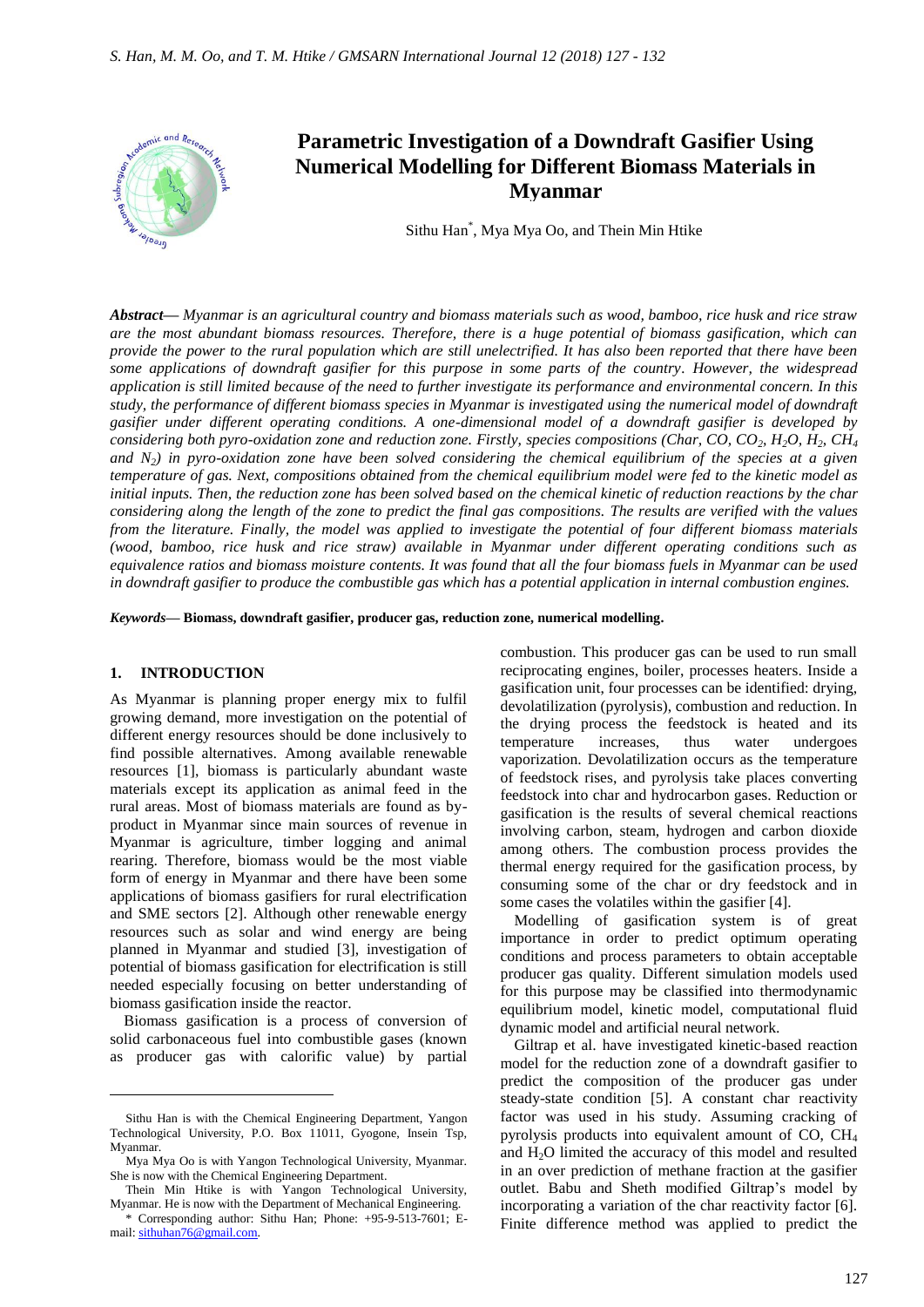temperature and composition profiles along the reduction zone of the downdraft gasifier. It was observed that an exponential varying of the char reactivity factor gave the better result for both temperature and gas composition when compared to the experimental data of Jayah et al. [7].

A. K. Sharma has developed the thermodynamic equilibrium and kinetic modelling of char reduction reactions in a downdraft biomass gasifier in order to predict the status of un-converted char in addition to gas composition, calorific values, conversion efficiency, exit gas temperature by comparing these two models [8]. In another study, Roy et al. have built a numerical model of downdraft gasifier based on chemical equilibrium in the pyro-oxidation zone and finite rate kinetic-controlled chemical reactions in the reduction zone [9]. It was reported that the model prediction agreed well with the temperature distribution and gas composition obtained from the experiments at char reactivity factor for 100. It was found that the heating value of the producer gas increased with the increment in equivalence ratio and decreased in the biomass moisture content.

In the present work, the main focus is set on the investigation of potential of four available biomass resources in Myanmar whose compositions have been studied by Min Lwin Swe [1]. For the analysis, two separate sub-models in the downdraft gasifier - one for pyro-oxidation zone and another for reduction zone following the concept by Roy et al. [9]. The sub-model for pyro-oxidation zone is based on proposal by Zianal et al. [10] and the sub-model for reduction zone is studied based on proposals by Giltrap et al. [5] and Babu and Sheth [6]. The models used in this work are discussed in the second part, methodology. A parametric investigation is also performed to study the effects of equivalence ratio and biomass moisture content on the gas composition and lower heating value. Results are reported and discussed on the third part of the paper and concluded in the last part.

#### **2. METHODOLOGY**

#### *2.1 Model Formulation*

The present model consists of two distinct zones: pyrooxidation zone where the drying, pyrolysis and oxidation reactions occur, and reduction zone where the gasification or reduction reactions take place in the downdraft gasifier. The sub-model for the pyro-oxidation of the downdraft gasifier has been solved based on the chemical equilibrium approach considering water gas reaction and methanation reaction, as the reactions occur at a reasonably high temperature there. The composition of different species (C, CO, CO<sub>2</sub>, H<sub>2</sub>O, H<sub>2</sub>, CH<sub>4</sub> and N<sub>2</sub>) and the temperature of the gas which flows from the pyro-oxidation zone to the reduction zone are obtained. The sub-model for the reduction zone is established based on chemical kinetics of reduction reactions by char considering along the length of zone to predict final gas composition.

#### *2.2 Sub-model for pyro-oxidation zone*

In the present study, this pyro-oxidation step is modelled using a single step global reaction as follows;

$$
CH_aO_\beta + wH_2O + mO_2 + 3.76mN_2 = x_1C + x_2CO + x_3CO_2
$$
  
+  $x_4H_2O + x_5H_2 + x_6CH_4 + x_7N_2$  (1)

where,  $\alpha$  and  $\beta$  are the number of atoms of hydrogen and oxygen per number of atom of carbon in the biomass obtained by ultimate analysis using empirical data studied by Min Lwin Swe for Myanmar biomass as shown in Table 1 [1]; *m* is the moles of oxygen in air and *w* is the amount of moisture content in biomass;  $x_1, x_2, x_3$ ,  $x_4$ ,  $x_5$ ,  $x_6$  and  $x_7$  are the number of mole of product species: C, CO, CO<sub>2</sub>, H<sub>2</sub>O, H<sub>2</sub>, CH<sub>4</sub> and N<sub>2</sub> respectively. Since the number of mole for  $N_2$  is known, there are six unknown species in the product. Moreover, number of mole of  $O_2$ , *m* is unknown in the reactant. Hence, altogether, there are seven unknown species representing the six unknown species of the producer gas and one unknown for oxygen content for the reaction. Necessary equations for solving these unknowns were generated by using mass balance, equilibrium constants relationships and energy balance. Balancing each chemical species in Eq. (1) results in;

$$
C: x_1 + x_2 + x_3 + x_6 = 1 \tag{2}
$$

$$
H: 2x_4 + 2x_5 + 4x_6 = \alpha + 2w \tag{3}
$$

$$
O: x_2 + 2x_3 + x_4 = 2m + \beta + w \tag{4}
$$

$$
N: x_7 = 3.76m \tag{5}
$$

In this model, the thermodynamic equilibrium was assumed for all chemical reactions in the gasification reaction. All gases were assumed to behave ideally and all reactions form at 1 atm pressure. Nitrogen is considered to be inert, but it dilutes the final energy of density of gas. The equilibrium modelling is developed based on equilibrium constants for each reaction in equations, (6) and (8).

Water gas shift reaction

$$
CO_{(g)} + H_2O_{(g)} \leftrightarrow CO_{2(g)} + H_{2(g)}; \Delta H_R^{\circ} = -41 \frac{\kappa J}{mol} \tag{6}
$$

$$
K_1 = \frac{x_3 \cdot x_5}{x_2 \cdot x_4} \tag{7}
$$

Methanation reaction

$$
C_{(s)} + 2H_{2(g)} \leftrightarrow CH_{4(g)}; \Delta H_R^{\circ} = -75 \frac{\text{KJ}}{\text{mol}} \tag{8}
$$

$$
K_2 = \frac{x_6}{x_5^2} \tag{9}
$$

Two equilibrium equations are required to determine the equilibrium constants  $K_l$  and  $K_2$  in equations, (7) and (9). The equilibrium constant is a function of temperature only for each reaction considered and their expressions are derived using data reported in Zainal et al. [10].

The energy balance for gasification process was then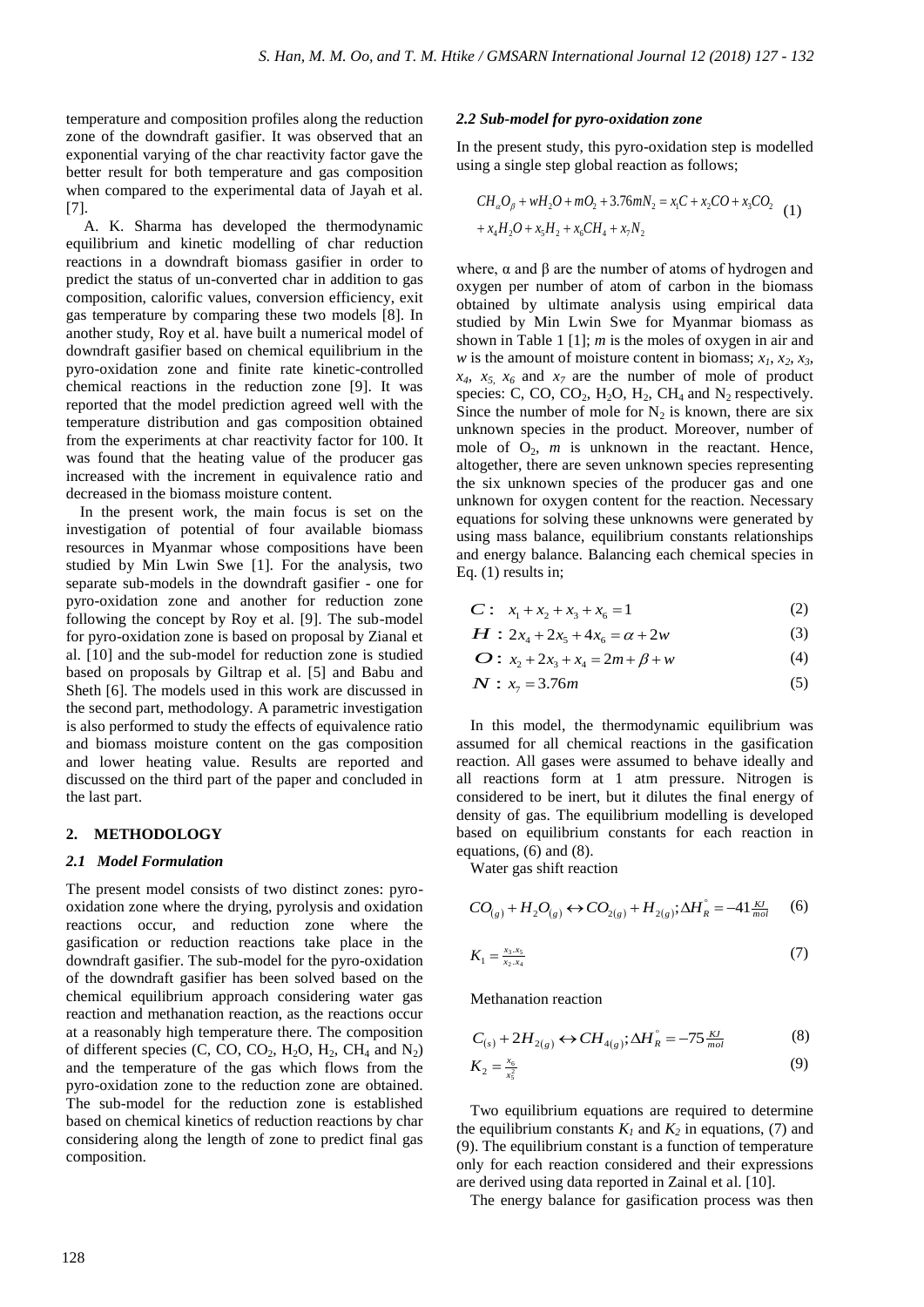incorporated into the equilibrium model. The kinetic and potential energy changes in the stream were neglected and the steady state energy flow equation was applied. Therefore, the heat balance for this process, assumed to be adiabatic was in Eq. (10);

$$
H_{reactions} = H_{products}
$$
\n(10)  
\n
$$
H_{f_{bbmass}}^{\circ} + w \Big[ H_{fH_2O(l)}^{\circ} + H_{fH_2O(g)}^{\circ} \Big] = x_2 H_{fCO}^{\circ} + x_3 H_{fCO_2}^{\circ} + x_4 H_{fH_2O(g)}^{\circ}
$$
\n
$$
+ x_6 H_{fCH_4}^{\circ} + \Delta T \Bigg( \frac{x_2 C_{pCO} + x_3 C_{pCO_2} + x_4 C_{pH_2O}}{+ x_5 C_{pH_2} + x_6 C_{pCH_4} + 3.76 m C_{pN_2}} \Bigg)
$$
\n(11)

where,  $H_f^{\circ}$  is the enthapy of formation in kJ/kmol and its value is zero for all chemical elements at standard temperature and pressure.  $\Delta T$  represents the temperature difference between any given state and at reference state.  $C_p$  is the specific heat at constant pressure in kJ/kmol K and is a function of temperature. The system of the equations  $(2-5)$ ,  $(7)$ ,  $(9)$  and  $(11)$  has been performed to evaluate the gas fractions and the temperature at the end of the pyro-oxidation zone. System of equations were solved by using Newton's Jacobi iteration in MATLAB. The results of this sub-model were then transferred to the kinetic model of the reduction zone as input boundary conditions.

**Table 1. Ultimate Analysis for Different Biomasses Available in Myanmar (Dry Basis, Weight Percentage) [1]**

| <b>Biomasses</b>  | C      | H      | $\Omega$ | N     | S      |
|-------------------|--------|--------|----------|-------|--------|
| Rice Husk         | 35.145 | 3.706  | 60.438   | 0.211 | 0.1215 |
| Bamboo            | 45.66  | 4.32   | 48.329   | 0.243 | 0.064  |
| Wood              | 44.925 | 4.935  | 49.616   | 0.188 | 0.079  |
| <b>Rice Straw</b> | 39.875 | 5.1165 | 53.829   | 0.594 | 0.216  |

#### *2.3 Sub-model for reduction zone*

The model for reduction zone is based on the kinetically control chemical reactions within the downdraft gasifier operating under steady-state conditions. It was originally presented by Giltrap et al. [4]. During the reduction process, the five simultaneous reactions R1 to R5 take place. These reactions are selected from the previous research work of Sharma [8]. Reaction 5 (water gas shift) can be neglected as it does not affect the rate for that particular moisture to biomass ratio, however, here in this study the shift reaction is included as one part of gasification reactions. Table 2 shows the values of the frequency factors and activation energy for each reaction [11]. The char reactivity factor was introduced by Babu and Sheth [6] to the model by Giltrap et al. [5]. The value of the char reactivity factor may vary between 1 and 1000 and sometimes exponentially and linearly, for the present model it is taken as 1000.

R1: Boudouard reaction

$$
C_{(s)} + CO_{2(g)} \leftrightarrow 2CO_{(g)}; \Delta H_R^{\circ} = +173 \frac{\kappa J}{mol}
$$
  

$$
r_1 = c_{RF} k_1 \left(x_{CO_2} - \frac{x_{CO}^2}{k_{eq,1}}\right)
$$
 (12)

R2: Water gas reaction

$$
C_{(s)} + H_2 O_{(s)} \leftrightarrow CO_{(s)} + H_{2(s)}; \Delta H_R^{\circ} = +131 \frac{KJ}{mol}
$$
  

$$
r_2 = C_{RF} k_2 \left( x_{H_2O} - \frac{x_{CO} \cdot x_{H_2}}{K_{eq,2}} \right)
$$
 (13)

R3: Methanation reaction

$$
C_{(s)} + 2H_{2(g)} \leftrightarrow CH_{4(g)}; \Delta H_R^{\circ} = -75 \frac{\kappa I}{mol}
$$
  

$$
r_3 = c_{RF} k_3 \left( x_{H_2}^2 - \frac{x_{CH_4}}{\kappa_{eq,3}} \right)
$$
 (14)

R4: Steam reforming reaction

$$
CH_{4(g)} + H_2O_{(g)} \leftrightarrow CO_{(g)} + 3H_{2(g)}; \Delta H_R^{\circ} = +206 \frac{\kappa J}{mol}
$$
  

$$
r_4 = c_{RF} k_4 \bigg( x_{CH_4} . x_{H_2O} - \frac{x_{CO} . x_{H_2}^3}{K_{eq.4}} \bigg)
$$
(15)

R5: Water gas shift reaction

$$
CO_{(g)} + H_2O_{(g)} \leftrightarrow CO_{2(g)} + H_{2(g)}; \Delta H_R^{\circ} = -41 \frac{KJ}{mol}
$$
  

$$
r_5 = c_{RF}k_5 \Big( x_{CO} \cdot x_{H_2O} - \frac{x_{CO_2} \cdot x_{H_2}}{K_{eq,5}} \Big)
$$
 (16)

**Table 2. Frequency Factors and Activation Energy [11]**

| <b>Reactions</b> | $A_i (1/s)$            | $E_i(kJ/mol)$ |
|------------------|------------------------|---------------|
|                  | $3.616 \times 10^{1}$  | 77.39         |
| $\mathcal{L}$    | $1.5170 \times 10^{4}$ | 121.62        |
|                  | $4.189 \times 10^{-3}$ | 19.21         |
|                  | 7.301 x $10^{-2}$      | 36.15         |
|                  | $2.842 \times 10^{-2}$ | 32.84         |

The sub-model for the reduction zone assumes a cylindrical form of reduction zone with a uniform crosssection in the axial direction and neglects variations of gas properties in the radial direction. The molar (for six gas species) and energy balances result in the following set of nine differential equations with the corresponding number of unknown parameters [7].

$$
\frac{dn_x}{dz} = \frac{1}{V} \left[ R_x - n_x \frac{dV}{dz} \right]
$$
\n
$$
\left[ -\sum_{i} r_i \Delta H_i - V \frac{dP}{dz} - P \frac{dV}{dz} \right]
$$
\n(17)

$$
\frac{dT}{dz} = \frac{1}{V \sum_{x} n_{x} c_{x}} \left[ -\sum_{i} r_{i} \Delta H_{i} - V \frac{dP}{dz} - P \frac{dV}{dz} \right]
$$
\n
$$
- \sum_{x} R_{x} c_{x} T
$$
\n(18)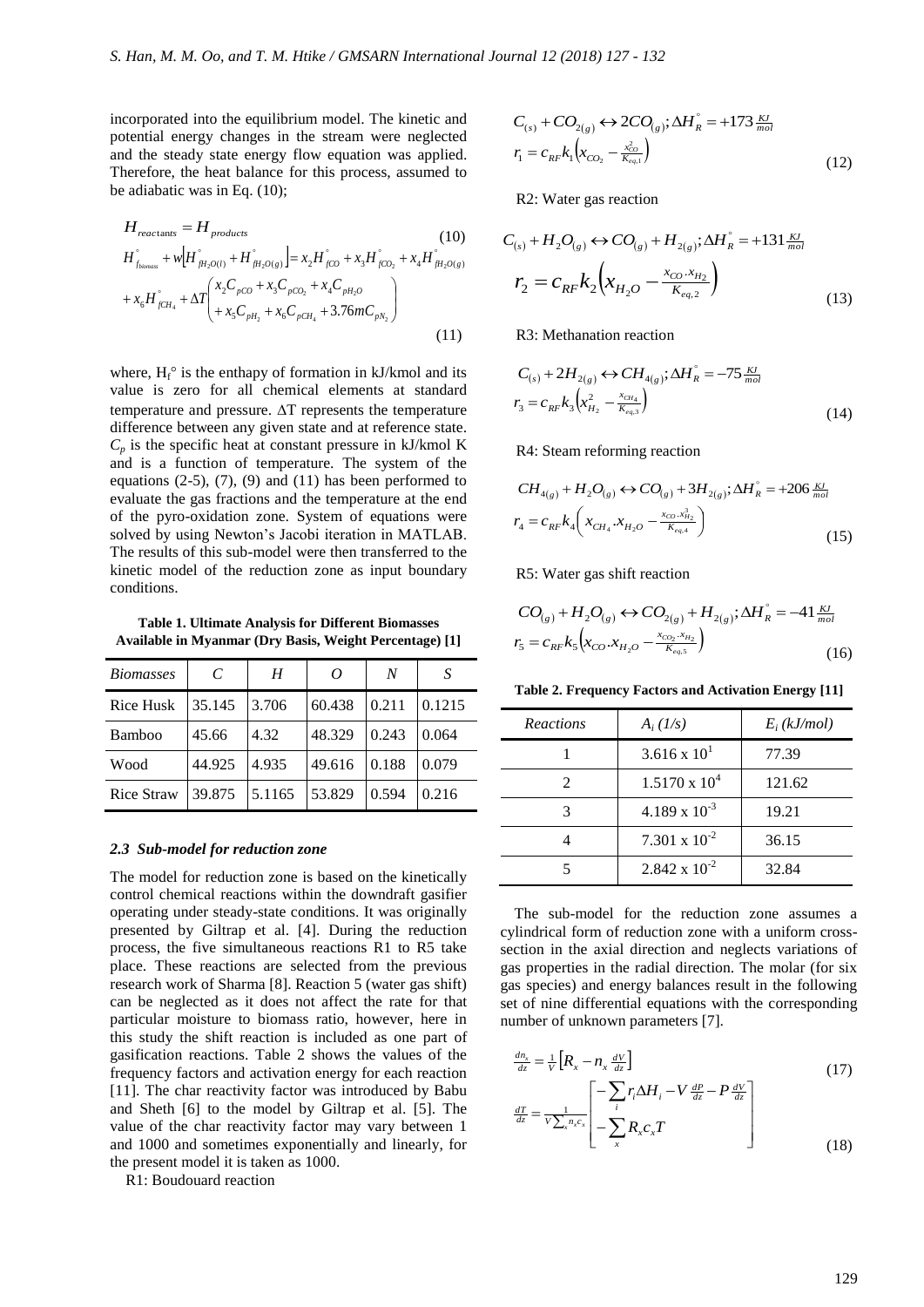$$
\frac{dV}{dz} = \frac{1}{\sum_{x} n_{x} c_{x} + nR} \left[ \frac{\left(\sum_{x} n_{x} c_{x}\right)\left(\sum_{x} R_{x}\right)}{n} - \frac{\sum_{x} n_{x} \Delta H_{i}}{T} \right] - \frac{dP}{dz} \left(\frac{V}{T} + \frac{V\sum_{x} n_{x} c_{x}}{P}\right) - \sum_{x} R_{x} c_{x} \right]
$$
(19)

$$
\frac{dP}{dz} = 1183 \left( \rho_{gas} \frac{V^2}{\rho_{air}} \right) + 388.19V - 79.896 \tag{20}
$$

The set of nine differential equations was integrated using MATLAB program based on the fourth-order Runge-Kutta method to obtain concentrations of six gas species, the temperature, the velocity and pressure along the length of the reduction zone.

#### **3. RESULTS AND DISCUSSION**

#### *3.1 Model Validation*

The present model was validated with Jayah's experimental data from the literature [7] at the same parameters as shown in Table 3. Table 4 shows comparison between the present model and experimental results by dry basis for producer gas. The compositions of the producer gas predicted by present model were in good agreement with that of the producer gas adopted by Jayah's experimental data, except that for hydrogen content. The hydrogen content predicted is more than experimental value, while maximum discrepancy for the other species content is less than 20%.

**Table 3. Parameters used for Model Validation with Jayah's Experimental Data [7]**

| Parameters                          | Values              |  |
|-------------------------------------|---------------------|--|
| Bed length $(z)$                    | $0.275 \text{ m}$   |  |
| Superficial Velocity (V)            | $1.175 \text{ m/s}$ |  |
| Initial Temperature (T)             | 1400 K              |  |
| Pressure (P)                        | 1 atm               |  |
| Moisture Content (MC)               | 16 % (Dry Basis)    |  |
| <b>Char Reactivity Factor (CRF)</b> | 1000                |  |

**Table 4. Comparison of the Present Model Results with Jayah's Experimental Data [7]**

| <b>Species</b>  | <b>Jayah</b><br>(Experiment) | <b>Present</b><br><b>Model</b> | Percentage<br>discrepancy |  |
|-----------------|------------------------------|--------------------------------|---------------------------|--|
| CO              | 18.4                         | 21.7                           | $-17.93$                  |  |
| CO <sub>2</sub> | 10.60                        | 8.8                            | $-16.98$                  |  |
| H <sub>2</sub>  | 17.00                        | 10.9                           | 35.88                     |  |
| $CH_4$          | 1.3                          | 1.4                            | $-7.69$                   |  |
| $N_{2}$         | 52.70                        | 57.14                          | $-8.43$                   |  |

Fig. 1 presents the temperature variation along the length of the reduction zone of the gasifier, predicted from the present model. It can be seen obviously that temperature declines along the length of the reduction

zone as the reduction reactions are endothermic reactions in nature. In addition, temperature decays very fast over a short distance from the inlet of the reduction zone. However, after the temperature reaches 925 K, at a distance of 0.4 m from the inlet, it hardly drops any further in the remaining length of the gasifier because of the fact that all almost all the char entering the reduction zone gets consumed within the initial length of 0.4 m, leading to almost no further reduction reaction in downstream.



**Fig. 1. Variation of temperature along the length of the reduction zone.**

### *3.2 Influence of moisture content (MC) on producer gas*

Fig. 2 shows the effects of moisture content in the biomass feedstock (rice husk) on the composition of producer gas predicted by the present model at ER=0.3. The moisture content is varied from 0% to 40% and the gas composition is presented on dry basis. It was observed that the content of hydrogen and carbon dioxide in the producer gas increase with the increase in moisture content, while the carbon monoxide decrease significantly. The trend in the variation of  $H_2$ ,  $CO_2$  and CO concentration in the producer gas at different moisture content of the biomass was attributed to the fact that reaction R2 contributed more than reaction R1 with higher moisture content in converting the char in the reduction zone. Reaction R2 increases the formation of hydrogen and produces one mole of CO instead of two moles of CO as in case of reaction R1. Therefore, the CO concentration is reduced as the reaction R2 prevailed over the reaction R1. The concentration of  $CO<sub>2</sub>$  in the producer gas increases because of the water-gas homogeneous reaction which completed the combustion of some carbon monoxide and produced hydrogen and carbon dioxide. The concentration of  $CH<sub>4</sub>$  varies with moisture content according to reaction R3 and reaction R4. Although nitrogen is an inert gas, the fraction of its concentration is decreasing because the concentrations of the other gases are changing in the producer gas.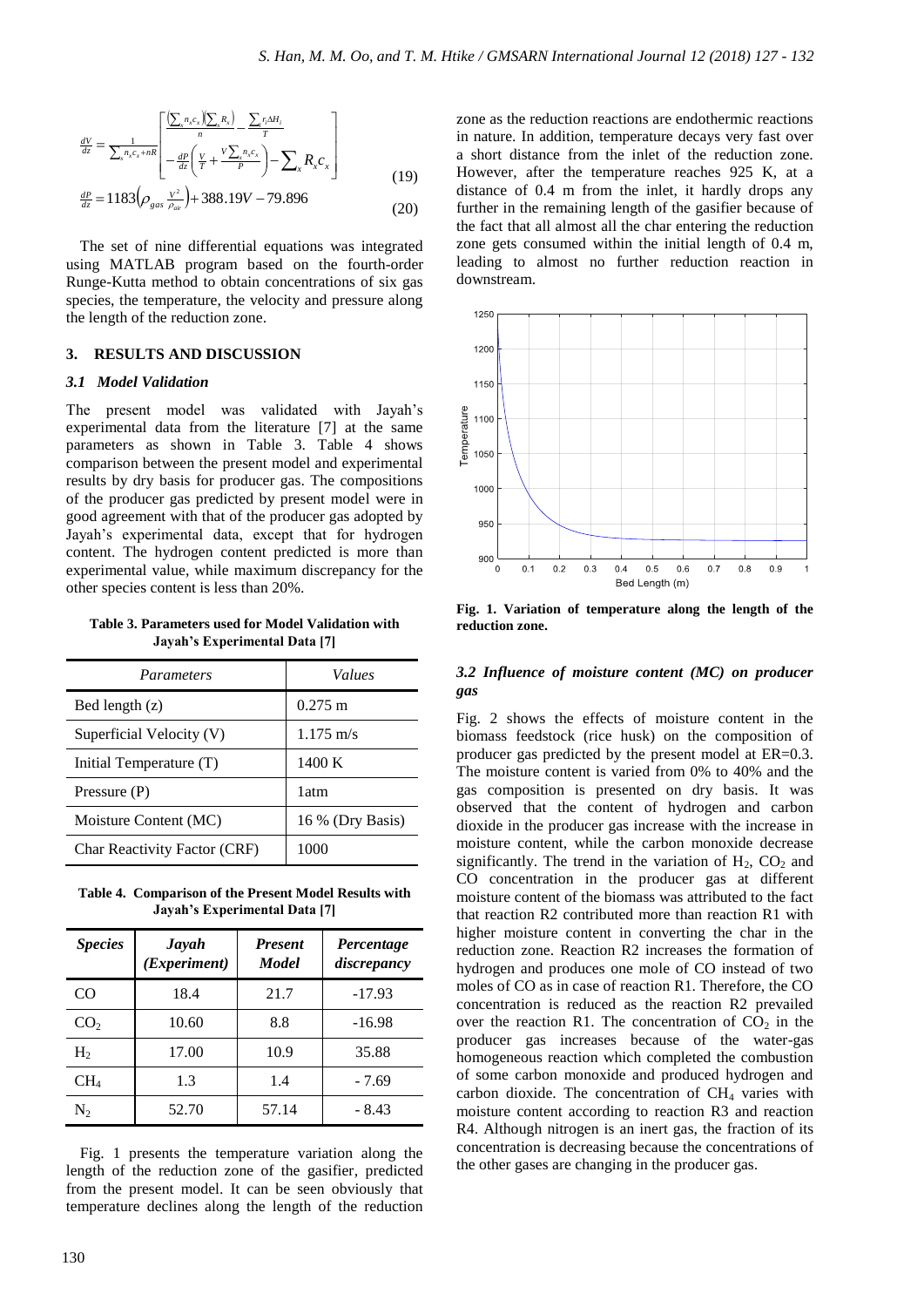

**Fig. 2. Effects of moisture content on producer gas for rice husk at ER = 0.3.**

# *3.3 Influence of equivalence ratio (ER) on producer gas*

Fig. 3 depicts the effect of equivalence ratio on the gas composition, predicted by the present model at  $MC =$ 0.2. The equivalence ratio has been considered in the range of 0.1 to 0.5. It was seen that the content of hydrogen, carbon dioxide and methane slightly decline with the increment in equivalence ratio, while the carbon monoxide and nitrogen increase apparently. A higher value of ER represents a higher amount of air which leads to more amount of  $CO<sub>2</sub>$  production in pyrooxidation zone and more amount of  $N_2$  entry with the air flow. With an increase in ER from 0.1 to 0.5, increased amount of  $CO<sub>2</sub>$  in prvo-oxidation zone was converted into CO according to reaction R1 in the reduction zone.



**Fig. 3. Effects of equivalence ratio on producer gas for rice**  husk at  $MC = 0.2$ .

#### *3.4 Influence of moisture content (MC) on LHV of producer gas*

The variation of lower heating value (LHV) for the four different biomasses against moisture content is shown in Fig. 4. The heating value is calculated using the composition of the producer gas. Carbon monoxide, methane and hydrogen are the main components of the

producer gas and are responsible for lower heating value. It was observed that the effect of increasing moisture content was the decrease in LHV of the producer gas. This trend can be explained that reduction in carbon monoxide content was more than the increase in hydrogen content as the increase of moisture content. For the moisture content higher than 0.2, Lower heating values of wood, bamboo and rice straw are higher than that of rice husk. The heating values of producer gas for wood, bamboo, rice husk and rice straw are between  $6.3$ MJ/Nm<sup>3</sup> and  $7.2$ MJ/Nm<sup>3</sup> which are heating values for product gas based on gasifying agent, air as the increase in the range of moisture content studied. The nature of the variation of LHV shows that the reduction in LHV with the increase in moisture is more significant at the higher moisture level. Therefore, the quality of the producer gas is progressively poorer in lower heating value as the moisture content increases. However, heating values for all four types of biomass fuel are in the range of 4 to  $7M J/Nm<sup>3</sup>$  which is typical heating value of producer gas necessary for using it as a fuel in internal combustion engine.



**Fig. 4. Effects of moisture content on LHV of producer gas for different biomasses.**

# *3.5 Influence of equivalence ratio (ER) on LHV of producer gas*

Fig. 5 represents the lower heating values for all biomasses are function of the variation of equivalence ratio with moisture content of 20%. As seen in the figure, the predicted heating values for all biomasses increase with the equivalence ratio. The fraction of CO content and  $N_2$  content significantly rise up with the rise in equivalence ratio, while the content of  $H_2$ ,  $CO_2$  and  $CH_4$ were dropped. This behaviour can be clarified that the increase in carbon monoxide content is more than the reduction in hydrogen content as increase in equivalence ratio. At any given equivalence ratio, the wood, rice straw and bamboo have the highest heating value and the amount of heating values of producer gas for rice husk is the lowest. This is because of the fact that the content of carbon percent in feedstock of wood, bamboo and rice straw is higher than that of rice husk. However, lower heating value of these biomass materials are lying within typical range of heating value  $(4 \text{ to } 7 \text{MJ/Nm}^3)$  for producer gas based on gasifying agent, air.